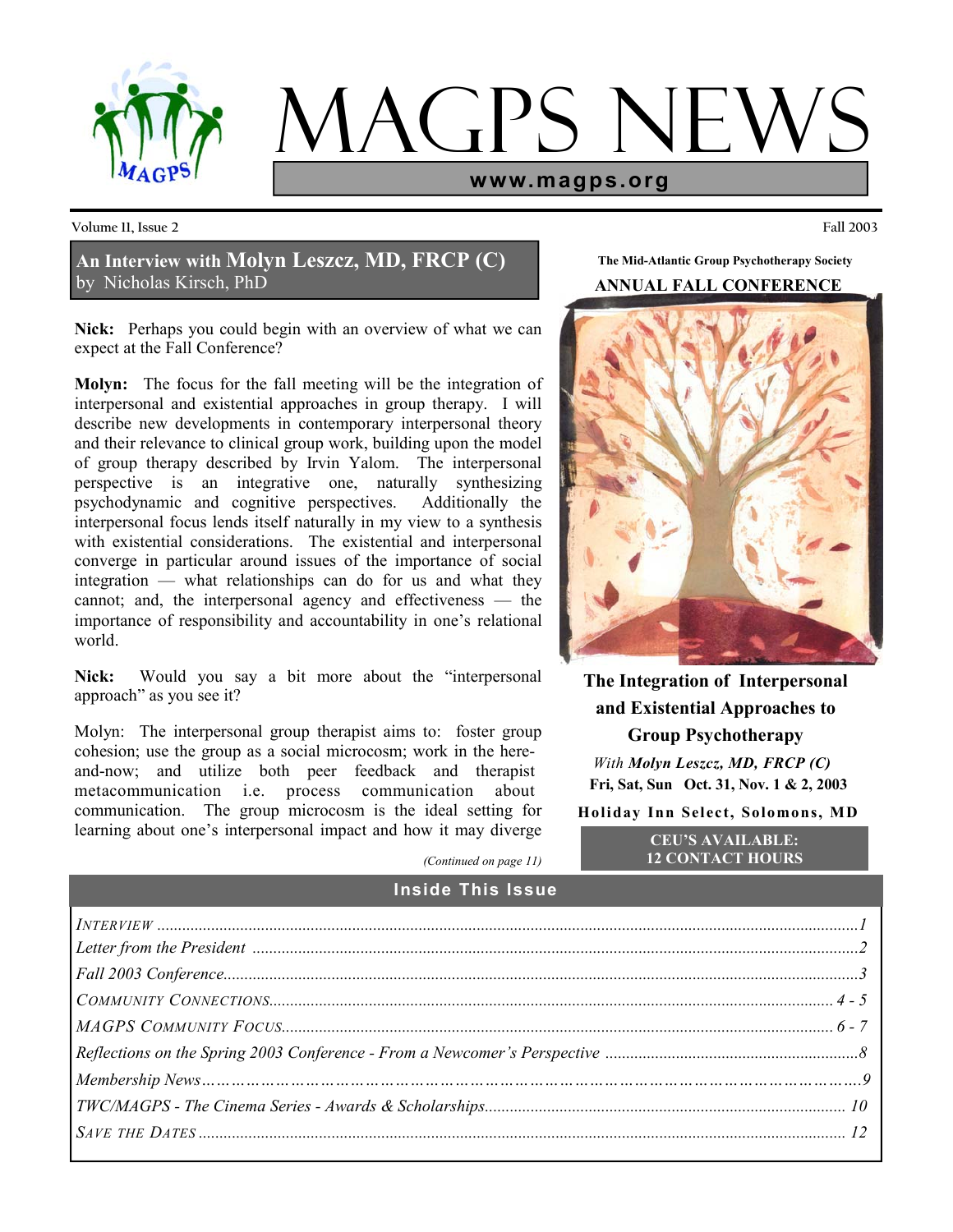

## **A Letter from the President by Emily Lape**

 MAGPS is alive and thriving. We currently have 170 members (109 full and 61 associate) including 22 new members in the last year alone. We are fiscally sound with an approximate net worth of \$25,000. We are very fortunate to still have Julie

Bukatman, Barry's daughter, continuing to manage our account. Our conferences are growing with record numbers of members, including a strong turnout of trainees and first time attendees. We now have professional sound with lapel mikes to better hear our demonstration groups. We continue to attract top notch guest presenters and garner very high ratings for the quality of our conferences. The first year of the GPAA/MAGPS Cinema Series has been a resounding success. We have a state of the art website at www.magps.org and Ron Kimball is our new newsletter editor. In addition to the Training Day, we will be offering the AGPA Core Principles of Group Psychotherapy course which will help people get their CGP credential (a required criteria for leading grant-based groups for AGPA) Our mentoring program is expanding and now includes all the members of the Board. We encourage each of you to think about mentoring as well. Scholarship opportunities have expanded so please look in our new Membership Directory and on our website for more information.

We have a wonderful new additions to the Board with Venus Massalam, Cooke Read, Paul Timin, Barry Wepman, and Cheryl Poe as the newly appointed Student/New Professional Representative. Trish Cleary has moved into the Secretary role so Venus can concentrate on graduate school work while staying on the Board as a Member-at-Large. At the June Board Meeting we started with a focus on what we value most about MAGPS and where we want to direct our efforts. Comments included:

*"It's not just an organization; it's community! MAGPS is a welcoming and inclusive group culture that encourages relationships with its non-hierarchical and collegial environment of professors, therapists, and mental health professionals at all levels. It provides a nurturing environment for learning, engagement, and connection: a place where members who come back after years away still feel connected. It is a wonderful opportunity for students and new professionals because it offers a good balance of experiential and conceptual learning. It is a place to keep oneself honest,*  *Continued on Page 9*

**President** Emily Lape *434-243-5150* **Members-At-Large** Venus Masselam *301-365-3948*  **Conference Chair/ President Elect** Bob Schulte *301-670-6868* Paul Timin *410-321-9338*  **Membership Chair** Amy Bush *703-442-8088* Cooke Read *703-573-2432*  **Treasurer** Irwin Sacks *757-498-9391* Barry Wepman *202-337-0705*  **Secretary** Trish Cleary *301-654-4936* **Newsletter Editor** Ron Kimball *202-452-6257* **Past President** Nina Brown *757-683-3245* **Webmaster**  Trish Cleary *301-654-4936*  MAGPS BOARD OF dIRECTORS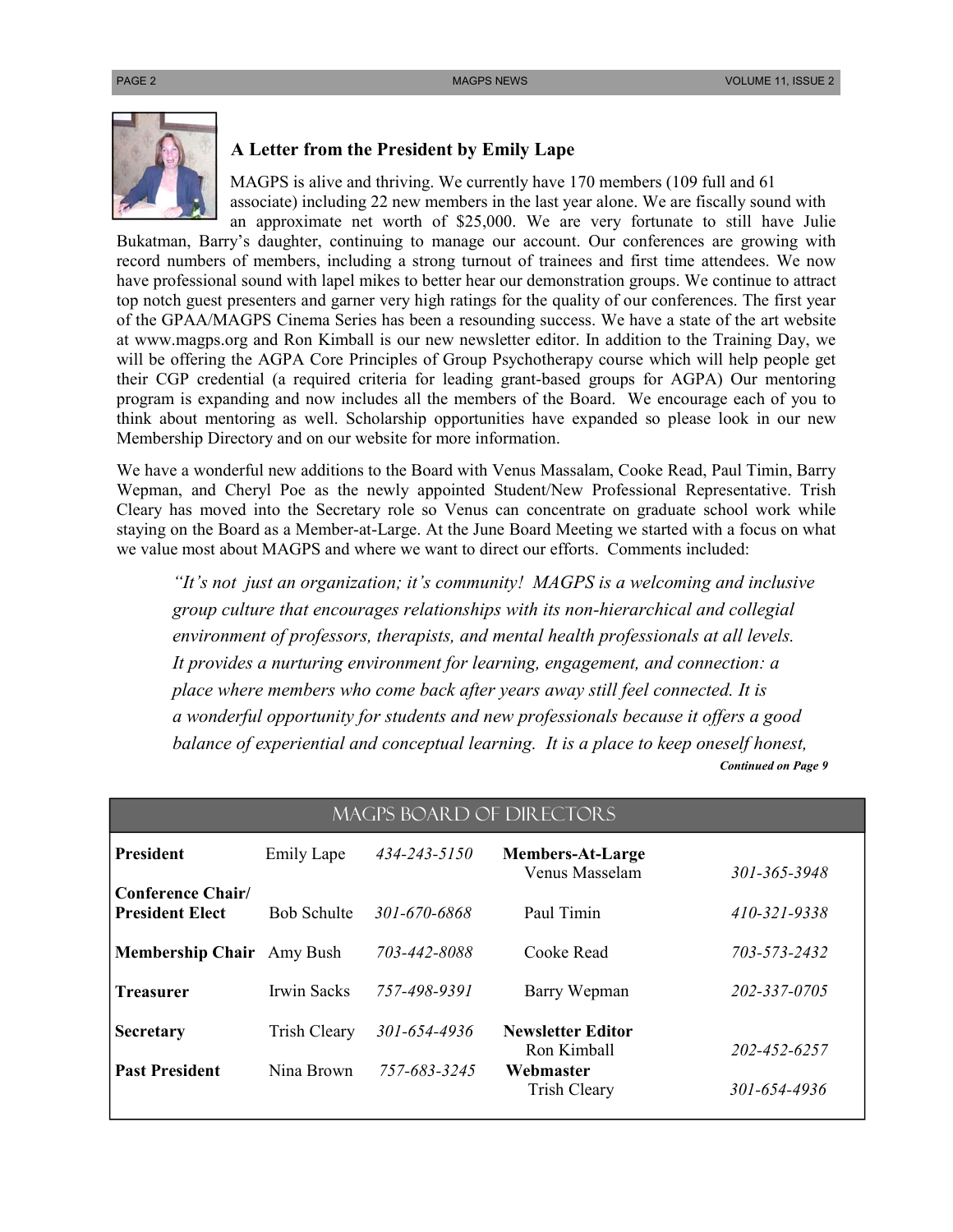

## **FALL 2003 CONFERENCE by Bob Schulte, Conference Chair**

 Scenic Solomons, Maryland, a quiet waterfront retreat situated on the western shore of the Chesapeake Bay just two hours south of Washington, DC, is the location of this fall's conference. Vivid fall colors, cool breezes off the Bay, and a relaxing learning

experience await all who choose to attend. Historic Solomons Island is full of quaint boutiques, art galleries, antique and gift shops , a board walk, walking paths and a bike trail, all within walking distance of the Holiday Inn. The Inn also has a yacht-filled marina at its backdoor and a beautiful view of the evening sunset.

The conference features Molyn Leszcz, MD, FRCP (C) who will address the Integration of Interpersonal and Existential Approaches to Group Psychotherapy. Dr. Leszcz is a popular national and international conference presenter known for his grace, intelligence and compassion. He is an Associate Professor and Head of the Group Psychotherapy Program, Department of Psychiatry, University of Toronto. His academic and clinical work has focused on broadening the applications of the contemporary psychotherapies, particularly group psychotherapy, within psychiatry. His recent research has focused on group therapy with the medically ill. He completed a large, multi-site, across Canada clinical trial in the application of supportive expressive group psychotherapy in the treatment of women with metastatic breast cancer. His work is published

in the New England Journal of Medicine. Presently Dr. Leszcz is co-writing, with Dr. Irvin Yalom, the 5th edition of The Theory and Practice of Group Psychotherapy.

The small group leaders include Richard Beck, MSW, CGP, from the Eastern Group Psychotherapy Society; Maryetta Andrews-Sachs, MA; Theodore Grant, PhD; George Saiger, MD, CGP, FAGPA; and Michael Stiers, PhD, CGP.

Be sure to make your hotel reservations by October 5, in order to insure the special rate of \$99 plus tax per night (call 1-800-356-2009). Conference registrations are due by October 20. Late registrations are accepted on a space-available basis.

MAGPS continues to encourage attendance by students, interns, residents, and new professionals by offering reduced rates for first-time attendees. Scholarships in exchange for volunteer on-site assistance, and help in finding a roommate to share hotel expenses. For more information or to volunteer to help at the conference, contact Bob Schulte, MSW, at 703-838-1633. □



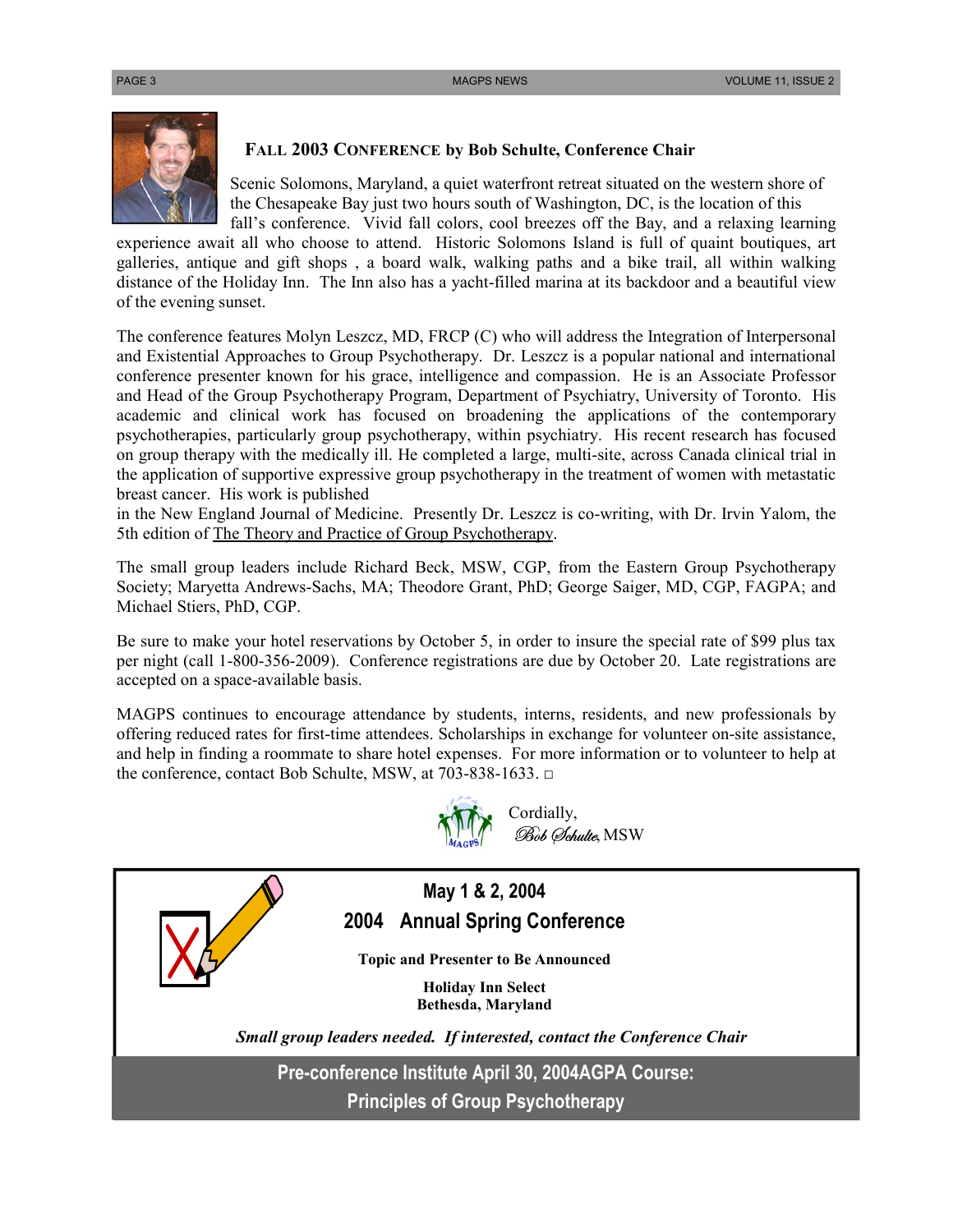# iday )nn  $E1EC$

# Community

**Spring 2003 Conference** by Bob Schulte, MSW, Chair

 Over 100 persons attended the Spring 2003 MAGPS Conference featuring Howard Kibel, MD, CGP, DFAGPA from New York. Highlights of the weekend included the relocation of the conference to the Holiday Inn Select in Bethesda; attendance of 8 past presidents and their recognition at the conference luncheon; the induction of a new board of directors and recognition of retiring board members Joan Medway, John Thomas, Norma Caruso and Tom Wessel; and amplification of the demonstration groups. Attendees gave highest evaluation scores to the excellent ten-person small group leader team, the relevance of the conference theme and the guest presenter's effectiveness in leading the demonstration groups. Next Spring's conference will again be located at the Holiday Inn Select in Bethesda on May 1 & 2, 2004.□





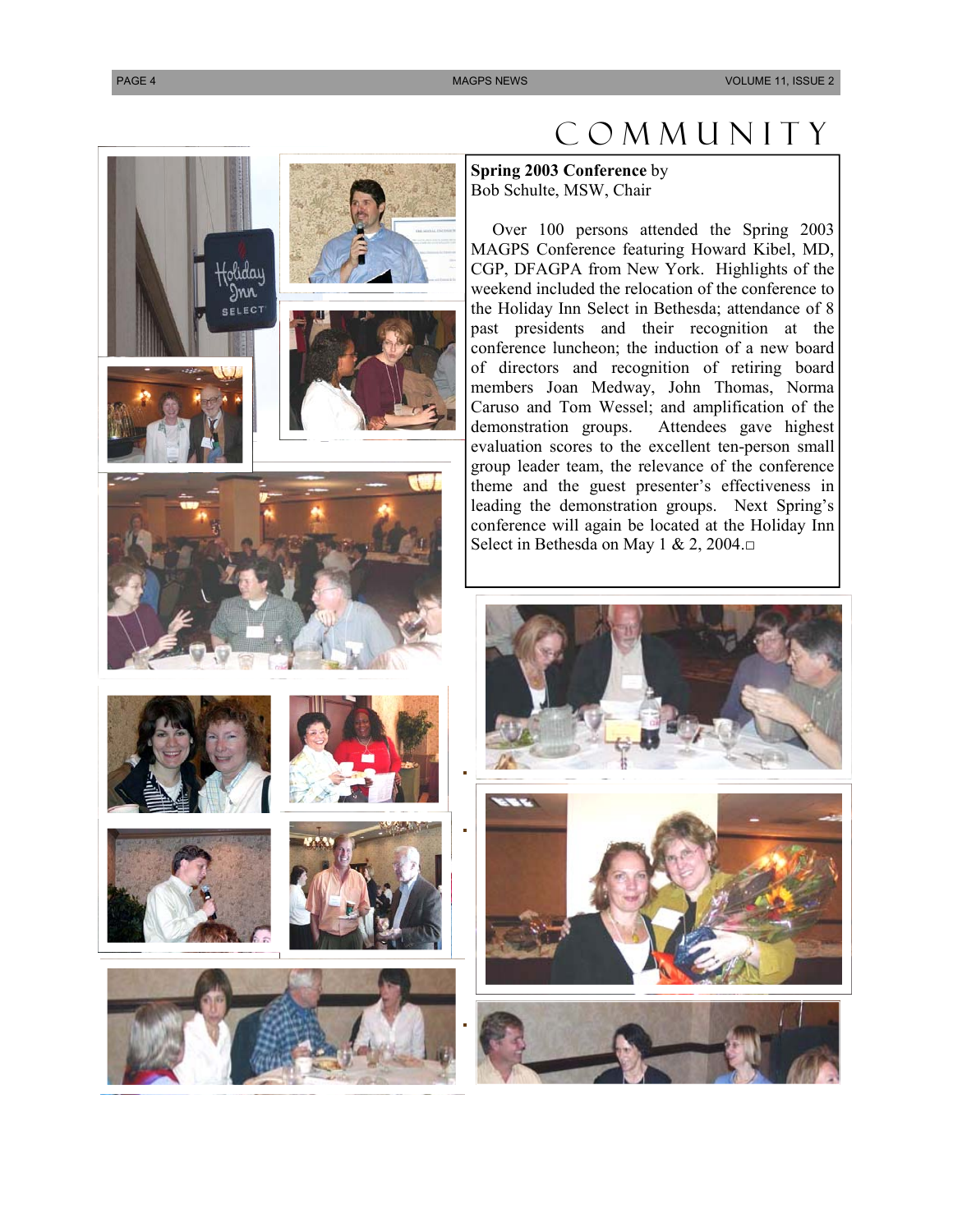# $\begin{array}{ll} \displaystyle \mathsf{C}\ \mathsf{O}\ \mathsf{N}\ \mathsf{N}\ \mathsf{E}\ \mathsf{C}\ \mathsf{T}\ \mathsf{I}\ \mathsf{O}\ \mathsf{N}\ \mathsf{S} \end{array} \qquad \qquad \qquad \text{Photographs by Linda Parks}$





















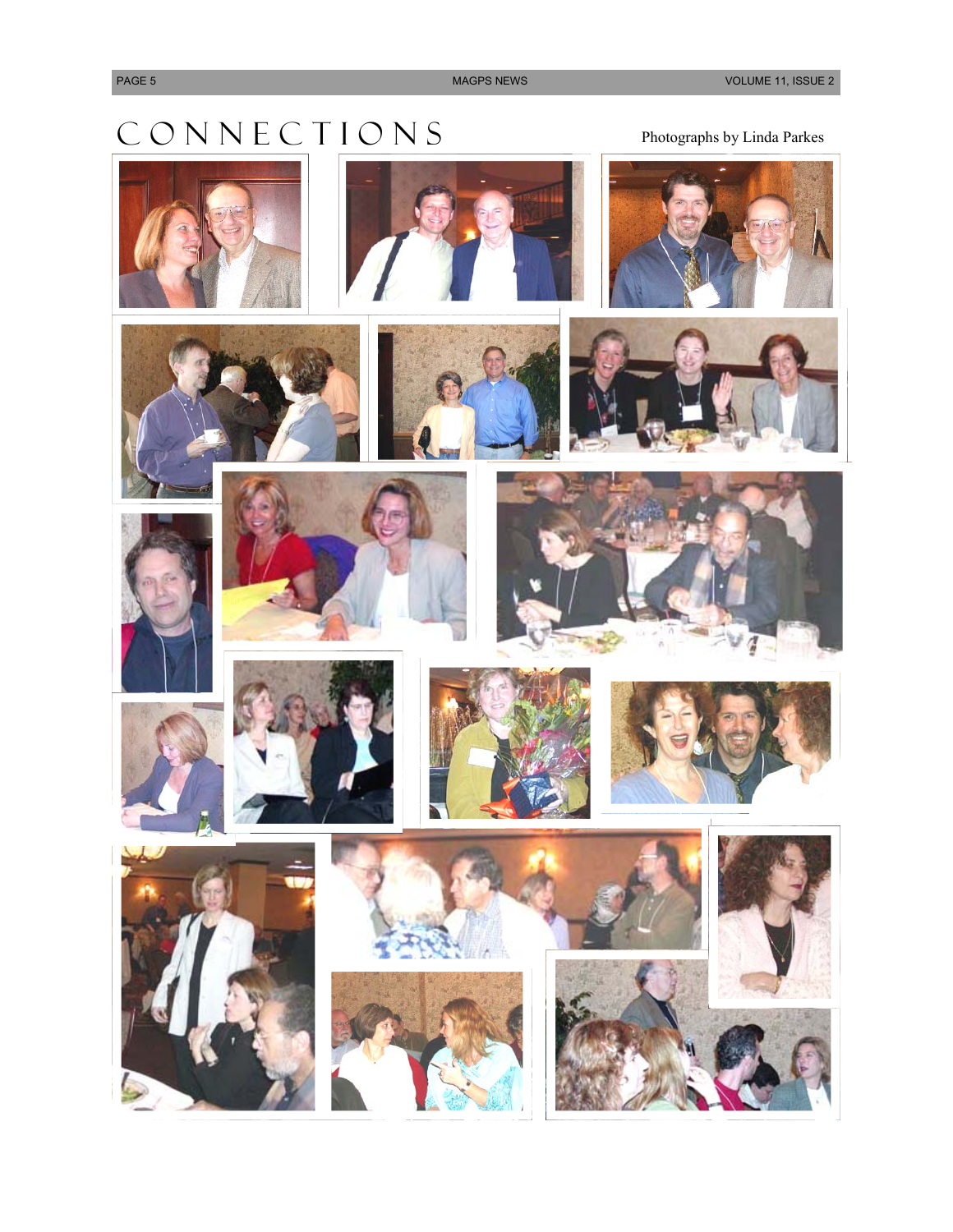PAGE 6 MAGPS NEWS AND RELEASED AT A RELEASED MAGPS NEWS A RELEASED AT A RELEASED MAGPS NEWS AND RELEASED AT A RELEASED AT A RELEASED AND RELEASED AT A RELEASED AND RELEASED AT A RELEASED AND RELEASED AT A RELEASED AND RELE

**The Center for Integrative Medicine & The Menopause Counseling Center of Washington DC Present:**

## **HEALTHY EMOTIONS AND AGING: A WORKSHOP FOR MIDLIFE WOMEN IN FOUR SESSIONS**

In a relaxed setting we will explore emotional wellness and healthy aging as we share personal experiences, expand our knowledge, and set goals for balance, creativity, and renewal at midlife.

## **You will find answers to such questions as:**

- How can I feel attractive when my body is aging?
- How can I keep my mind active for satisfaction in life and work?
- How can I maintain health-promoting habits?

## **You will learn and share experiences about these issues in the following four sessions:**

- Session I: Body Image and Chin Hairs
- Session II: Aging and Our Sexuality
- Session III: The Mind and Expression of Creative Potential Session IV: Sustaining Healthy Lifestyle Changes

## **Dates: Thurs. Oct 2; Thurs. Oct 9, Thurs. Oct 16 & Thurs. Oct 23, 2003**

**Place: The Menopause Counseling Center 2000 P St., NW Ste 720 Washington, DC 20036** 

## **Cost: \$20 per session**

To Register Call The Center for Integrative Medicine **(202) 833-5055** 

## **You will take with you:**

- Self –assessment of current attitudes, perceptions, and behaviors
- Answers about the social and emotional components of healthy aging
- Practical tips on how to manage the emotional challenges of menopause
- Action plans for health-enhancing lives

**Co-facilitators:** *Lenore Pomerance, LICSW, psychotherapist, Certified Menopause Educator, founder, Menopause Counseling Center of Washington; Deborah Prawda, M.A.., Counseling Psychology* 

# COMMUNIT



2003-04 Events Calendar

**September 12, 2003 GPAA/MAGPS Cinema Series** 

> **Babette's Feast** (1987) Pat McCallum *WSP Conference Room 5:45 ~ 9:30 pm*

## **October 31 - November 2, 2003 Annual Fall Conference**

## **Integrating Interpersonal & Existential**

**Approaches to Group Therapy** Molyn Leszcz, MD, FAGPA *Solomons Island, MD* 

## **December 12, 2003 GPAA/MAGPS Cinema Series**

**Down By Law** (1986) Mike Stiers *WSP Conference Room 5:45 ~ 9:30 pm* 

## **March 12, 2004 GPAA/MAGPS Cinema Series**

**Strangers in Good Company** (1990) Trish Cleary & Macario Giraldo *WSP Conference Room 5:45 ~ 9:30 pm* 

## **April 30, 2004 Pre-Conference Institute**

AGPA Course: **Principles of Group Psychotherapy** *Holiday Inn Select, Bethesda, MD* 

## **May 1 & 2, 2004 Annual Spring Conference**

**Theme and Presenter to be Announced**  *Holiday Inn Select, Bethesda, MD* 

## **For More Information:**

## **www.magps.org**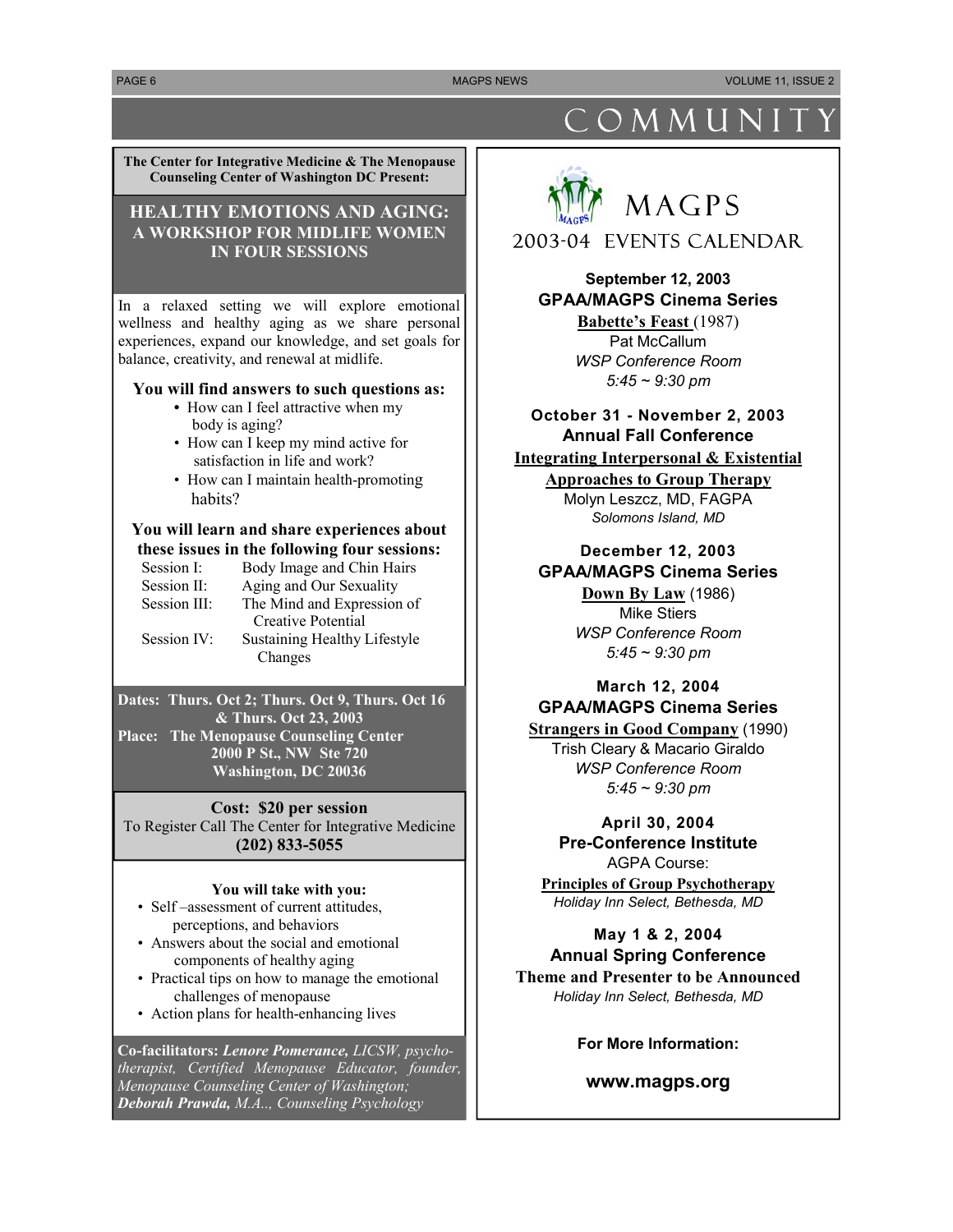# **FOCUS**

## **PSYCHOTHERAPY GROUPS FOR OLDER ADULTS**

Supportive and long-term interpersonal therapy groups available for adults 65 years of age and older in Montgomery County, MD. Medicare accepted.

**George Saiger, MD, FAGPA, CGP 301-770-5016 gsaiger@mindspring.com** 

The Couples Program



**Amy Bush, PhD, CGP Larry Leisner, BA** 

Difficult couples issues? We can help. Visit our Website

**www.TheCouplesProgram.com** 



## ALL KINDS OF TRAINING… FOR ALL KINDS OF PEOPLE !

**KIND Technology**  Innovative Approaches to Computer Training

301-320-1626 www.kindtechnology.co

Susan Culbertson 4701 Sangamore Road Suite P-17 Bethesda, MD 20816

Introductory  $\sim$ Advanced  $\sim$  PC/ Windows & Macintosh  $\sim$  Small Classes  $\sim$ Days  $\sim$  Evenings  $\sim$ Weekends  $\sim$  On/Off Site  $\sim$  Assistance with Purchase & Set-up of **Computers** 

**Computer Classes & Workshops** 

**Metropolitan Behavioral Health Care, LLC LawyersLifeCoach, LLC** 

## **Ron Kimball, PhD, CGP**  Forensic & Consulting Psychologist

**Ellen Ostrow, PhD** 

Clinical Psychologist & Professional Coach

**Individual, couples, and group psychotherapy Executive coaching for Attorneys Forensic evaluation and testing** 

910 17th St., NW #306 8811 Colesville Rd. #104<br>Washington DC 20006 8ilver Spring MD 20910 Silver Spring MD 20910 **202-452-6257 301-585-5539**



**Group Psychotherapy Practice On Main Street in Fairfax, VA** 

has an opening for a Licensed Professional seeking to transfer or develop their own private practice. One office remains available full-time, one for select days only.

**Call Linda Parkes (703) 591-9600** 

**Private Practice Psychotherapy & Consulting** 

## **TRISH CLEARY, MS, LCPC, CGP**

**Phone: 301-654-4936 Fax: 301-951-6488 Email: trishcleary@erols.com Web: www.trishcleary.com Individual,** 

**Couple & Family,** 

**Group** 5119 Bradley Boulevard **Chevy Chase, MD 20815**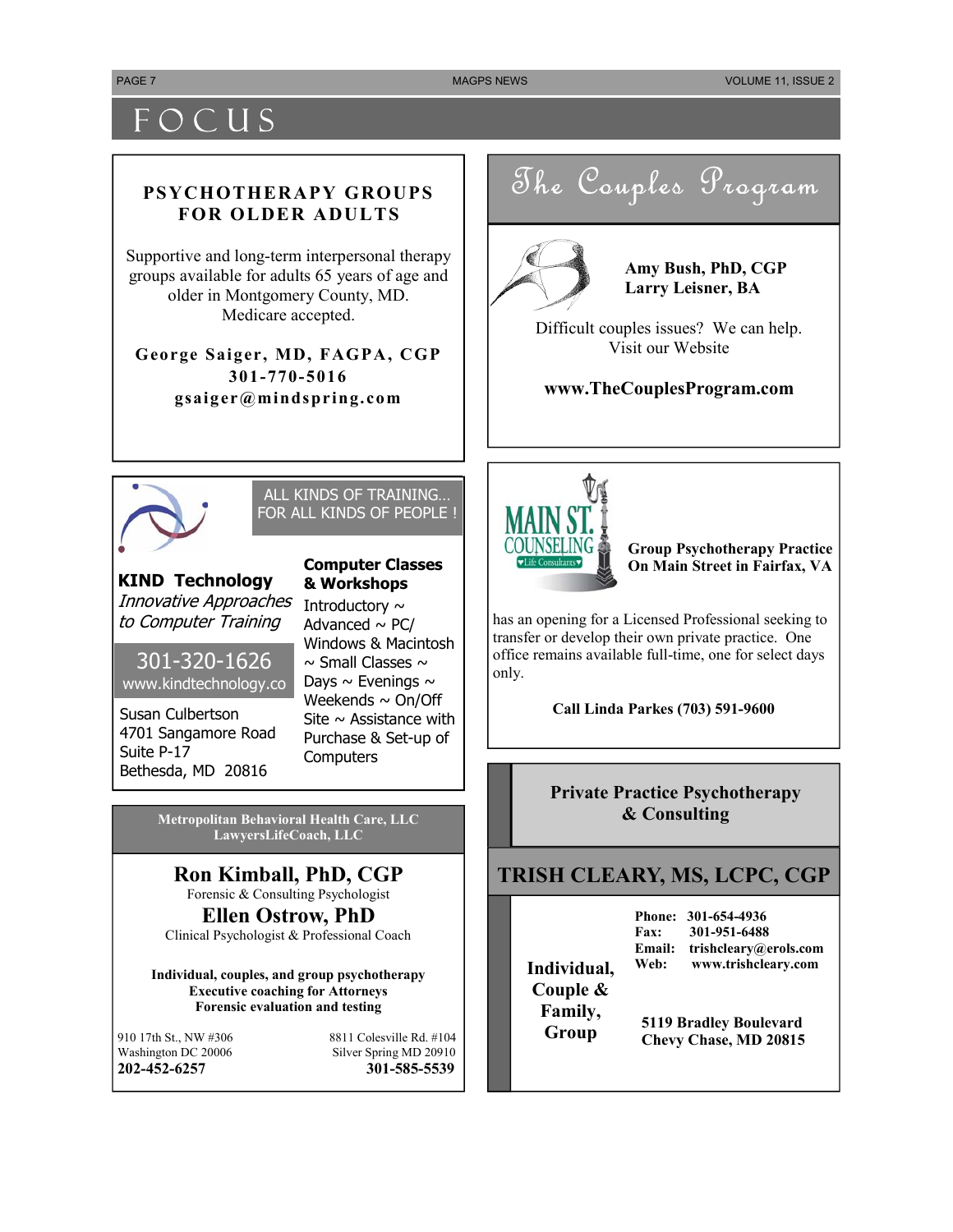## **Reflections on MAGPS, Spring 2003 By Reginald Nettles**

 I attended the spring conference this year out of an interest in re-connecting with MAGPS and the group psychotherapy community it represents after a hiatus of 10 to 15 years. Had I read the conference brochure carefully prior to registering, I might have decided not to come. I am therefore glad I did not read it until after I registered, and I am glad I came.

 My experience of MAGPS many years ago certainly reified the concept of the "social unconscious at play", though I did not need to be convinced of its importance, even that long ago in my career. In contrast to my earlier experiences (a "prodigal son" returning is always in for a few surprises), I found MAGPS has entered the 21<sup>st</sup> century with an awareness of diversity that offers a refreshing contrast to my expectations, based on earlier perceptions. Visible as well as invisible diversities among its members and leaders, including ethnicity, disability, gender, and sexual orientation appeared to be accepted and incorporated into the fabric of the weekend conference. While not without conflict, denial, minimization, and projection, that this diversity was contained and given voice was encouraging.

 Conference events including large group plenary sessions, demonstration groups, and small groups each contributed to the learning in different ways. Howard (Howie) Kibbel was masterful in his command of the demonstration group, which met several times with rotating membership representing the larger group as a whole. His infusion of central concepts provided an excellent representation of our culture and its impact on our work in groups. The "chosen trauma" of September 11, 2001 and its sequelae, followed by the Washington D.C. area sniper attacks of fall 2002, were at once galvanizing and dividing as the conference reflected on traumas chosen and traumas expunged from "national" consciousness. Similarly, the demonstration group reflected the dynamic culture of MAGPS, as its container, with its intergroup tensions borne of parallel choices. That these traumas could be contained and studied in the conference environment speaks to the strength of MAGPS today compared to 10 to 15 years ago.

 As clinicians working with traumatized individuals and groups, we are subject to vicarious trauma in our daily work. As individuals, we ourselves are subject to the national tragedies that affect us all. The small group provided an opportunity to advance our capacity to manage as well as to be of help to others facing trauma and its aftermath. At least one small group (Rachel Lenn) was outstanding in that regard.□

## **Spring, 2003 From a Newcomer's Perspective By John Craig**

 As a newcomer to MAGPS, I had heard from several members that the spring and fall conferences were special events, and not to be missed. Still, I was amazed at the impact the recent April conference in Bethesda had on me—not only on a professional level, but, most of all, on a personal level.

 I had been to similar conferences before, but there seemed to be a very special quality to this one, especially in my own small group (with Venus Masselam). In this group there was plenty of opportunity for taking personal risks, but there was also a feeling of safety that seemed to have an exceptionally solid foundation. I felt that the organizers of the conference—and the participants as well—knew a great deal about how to create an unintimidating environment for self-disclosure and self-exploration, and that they had been unusually successful in doing this.

 For the past two or three years I have been working in a fast-paced corporate environment, and have not been much involved in group work, either professionally or personally. Perhaps this is one reason the MAGPS conference had such a powerful impact on me: the group interactions I was part of during the weekend brought me suddenly back to the powerful emotional arena that group therapy can provide. The conference renewed my awareness of how easy it is, in a

high-pressure world, to drift away from the most important issues in one's life—and how rewarding it is to get back to those issues, especially in a supportive group environment. $\Box$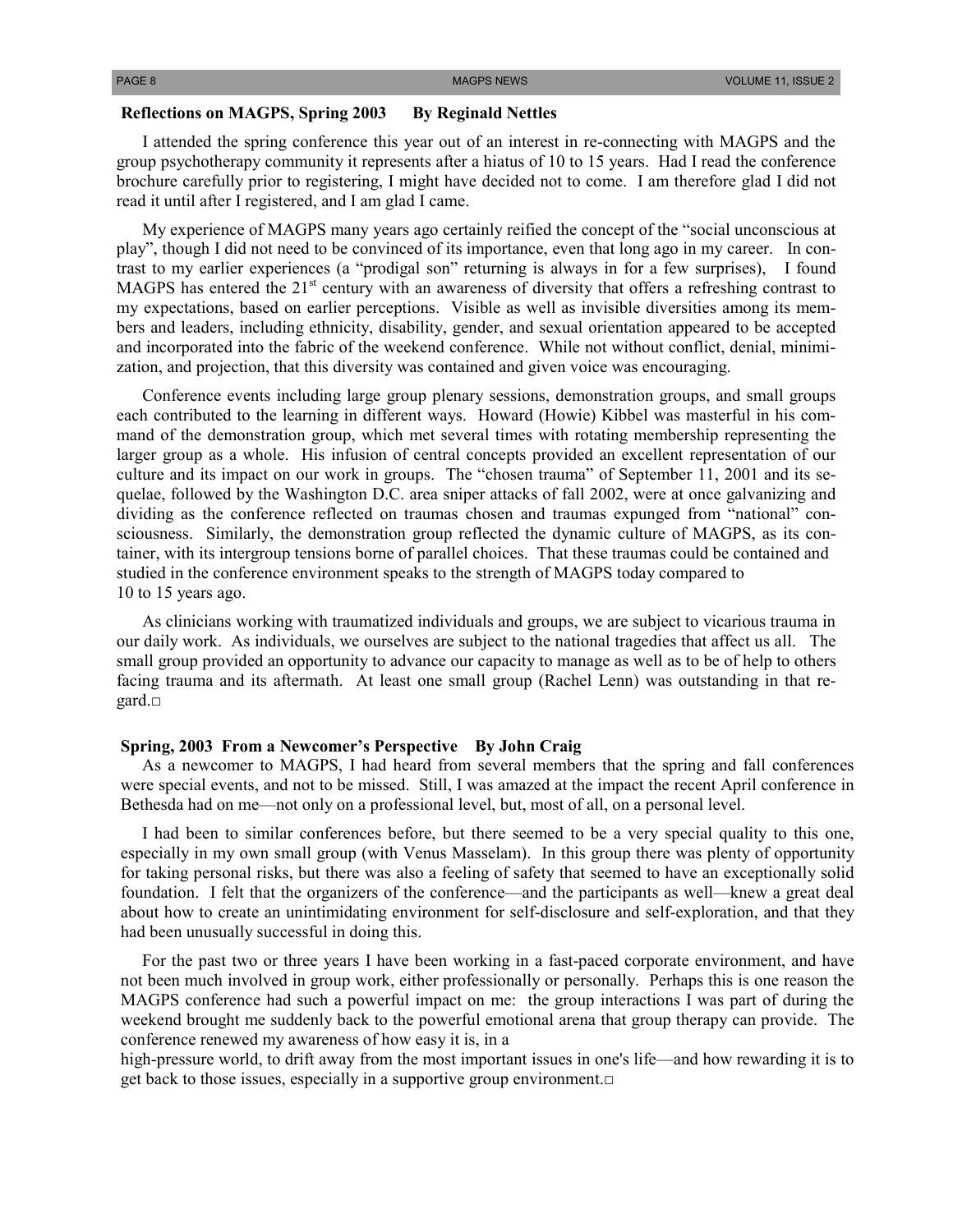## **Letter from the President** *(continued from Page 2)*

*a barometer of when one is too full of oneself and when one is not full enough. It nurtures leadership by recognizing ability and provides opportunities for members to realize their potential. It's the best deal in town with two conferences a year, the new cinema series, professional quality newsletters, a website, and mentoring throughout one's career.* 

Where else do we want to direct our efforts?

*"Increase the diversity in all areas and appeal to a greater number of disciplines. Pool our resources to reach more people and target specific populations. Increase outreach and generate more interest overall by sending presenters out to graduate programs, internship sites, and agencies with group therapy workshops."* 

Cheryl Poe is heading the Student Outreach Activity Recruitment (SOAR) committee. Board members have committed to serve and we also need volunteers from general membership to serve on this committee.

In June, the Board voted to separate the Conference Chair role from the President Elect position. A Conference Chair could still opt to run for President if interested but it would not be an automatic (Conference Chair, President, Past President) 6-year term. We plan to develop a Co-Chair model and a strong working conference committee with a seasoned senior Conference Co-Chair paired with a Co-Chair in training. By staggering their terms, we will be providing built in training and smooth transitions. For those of us who have held various leadership positions within MAGPS, the Conference role has been a favorite for many of us. It draws on untapped talents and helps develop new skill sets. There is a true camaraderie in working closely with others on the committee and the guest presenter, and a real sense of accomplishment that grows out of a successful conference. I also welcome your involvement in any of the many activities and committees that make MAGPS a community and look forward to your participation.

I look forward to seeing each of you at our next conference. Please come introduce yourself if we don't know each other yet. I'd like to know what you value most about MAGPS and where you'd like to see us go. $\square$ <br>With Warm Regards,



*Emily Lape,,* LCSW, CGP, FAGPA

## **Membership News by Amy Bush**

 The new Directory is now out and hopefully being used by all. The work that went into the new format seems well worth the finished product. Please send or give me feedback about its utility and presentation.

 A supplement will be printed and mailed by Thanksgiving. It will include new members as well as corrections for current entries. Send any corrections to **amybush.phd@verizon.net** or call in to my voicemail at **(703) 442-8088.** □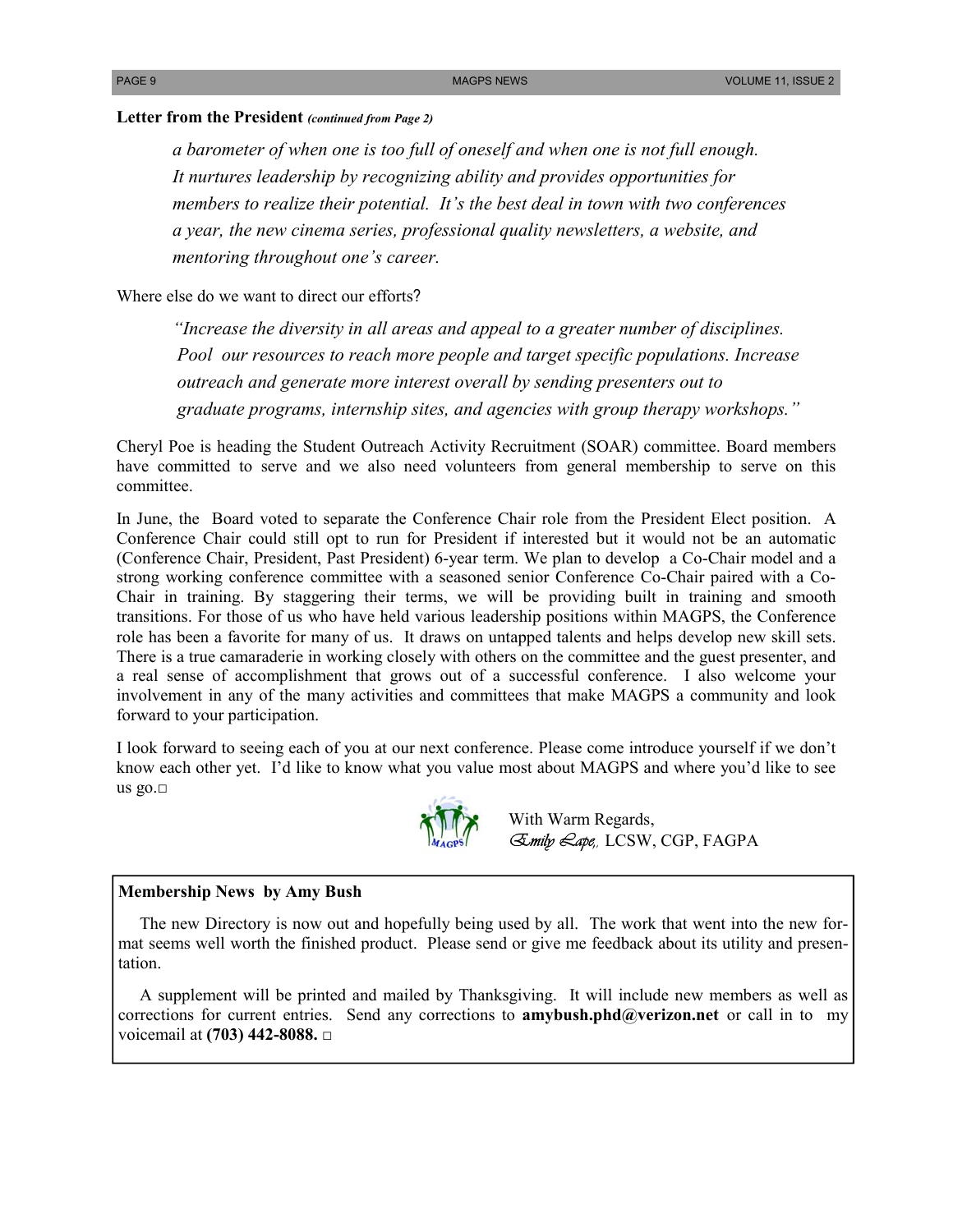## **The Women's Center/MAGPS Group Training Program**  Hilary Casaretto, Director

Participation in various group training activities has declined in the last year. As a result, we have decided to assess interests and needs by sending a questionnaire to all Women's Center clinical staff. We want to continue offering opportunities to therapist that meet their learning needs.

Inservices continue to be held on a quarterly basis. In June, Bea Leibenberg presented on the topic of preparing individuals for group. Karen Porter volunteered to participate in a role play which demonstrated many of the concepts Bea discussed. In September, Tybe Diamond will speak on combined group and individual therapy. If anyone has a topic they would like to present, please contact Hilary Casaretto at (703) 281-4928, extension 422.□

## *The Women's Center/MAGPS Group Training Program*

Hilary Casaretto, Director Karen Porter, Assistant Director Kirstin Pickle, Training Director

## **MAGPS Awards & Scholarships**

The Society maintains and funds four types of awards that are available to various persons in the group psychotherapy community. Please consider a contribution.

> **Barry Buketman Memorial AGPA Scholarship**

**Louisa Schwartz Memorial Scholarship** 

**Affiliate Institute Training Group** 

**1st Time Attendees Scholarship** 

*See Website or Directory for more information* 

**The Cinema Series**  Trish Cleary, Chair

The Seminar Series, chaired by Trish Cleary MS, LCPC, CGP and sponsored by the Mid-Atlantic Group Psychotherapy Society and the Washington School of Psychiatry, offers free psychoeducational programs to both the mental health and group psychotherapy communities.

The Cinema Series, the first Seminar Series program, was successfully launched by Trish Cleary and Nancy Swain last year. It promotes the scholarly exploration of group themes and dynamics in film and features members of the group psychotherapy community as moderators. Each evening runs approximately three hours and provides a networking supper, the evening's film selection, a post film discussion and 3 CEU's through the Washington School of Psychiatry.

Website previews of the newest Cinema Series features, including film reviews, the moderator's approach to viewing the film, and learning objectives, are available online at www.wspsych.com and www.magps.org.□

> **09/12/2003 Babette's Feast** (1987) Moderated by Pat McCallum, LCSW

> > **12/12/2003 Down By Law** (1986) Moderated by Mike Stiers

**3/12/2004 Strangers in Good Company** (1990) Moderated by Trish Cleary & Macario Giraldo



*For more information and to volunteer contact: Trish Cleary, Cinema Series Chair, by phone: 301-654-4936 or email: trishcleary@erols.com*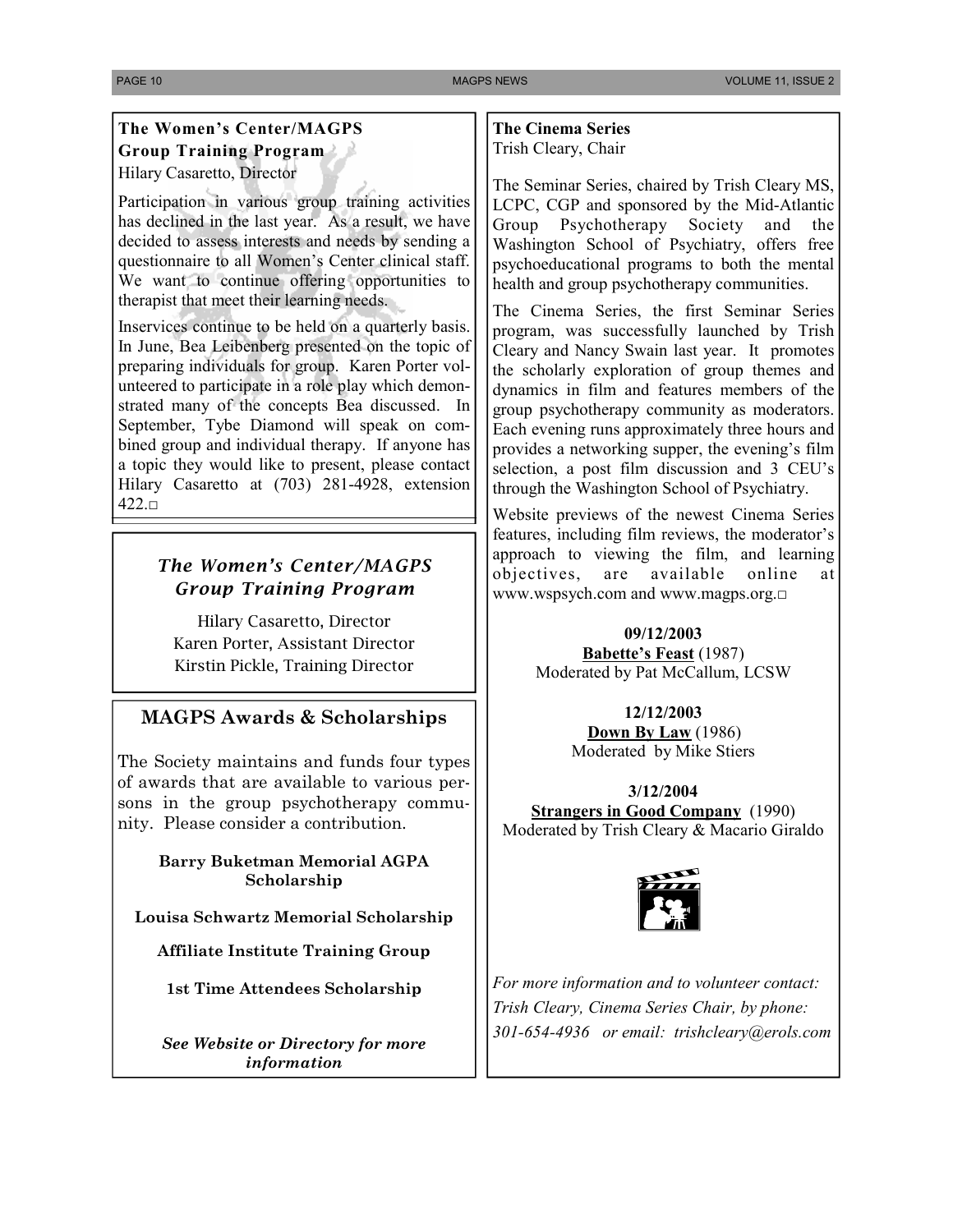### *(Continued from page 1)*

from one's intent or generate maladaptive interpersonal loops by "hooking" others into predictable interpersonal reactions. The degree of therapist involvement is probably greater in this approach than with psychodynamic or analytic approaches, ideally in the shape of therapeutic facilitation.

**Nick:** I also understand that you are referring to the group being a place of guided learning of new responses to old interpersonal dilemmas.

**Molyn:** Absolutely. As group therapists we aim to create a cohesive and secure environment in which our clients can bring themselves as they genuinely are to the therapy so that the entire sequence of interpersonal learning can take place. Then the client is in a position to choose — is this what I want? Am I achieving the kind of relatedness that I want?

Nick: You mention that the interpersonal therapist is "transparent."

**Molyn:** I believe that therapist transparency is one of the most important, potent, and challenging aspects of being an effective therapist. It underscores the joint creation of the relationship and the mutual, interactive, and transaction nature of therapy. Awareness of one's responses to one's client and the distinction between those reactions that reflect what you bring characteristically to the work and those that the client characteristically elicit in others are critical. The therapist's feedback and metacommunication requires the therapist to remember that the therapy is always about the client. If we believe that the power of change in group therapy comes from both the client's increasing understanding and reparative relationship experiences, the therapist's presence, disclosure, and feedback are essential elements of change, both directly and as modeling effects in the group.

**Nick:** It's clear from your writing that you've been powerfully affected in a very personal way by your work with breast cancer patients.

**Molyn:** Of the many ways that I have been impacted constructively by working with clients facing mortal illness and death, perhaps the most important ones relate to using time and energy wisely, and the importance of relationships. When we work with clients facing premature death, who so much want to live, we cannot avoid our common vulnerabilities to the existential challenges of life. Then it is always about "we, " not "them." Engaging these challenges can enrich the therapist's life and serve as an effective way to catalyze the group in its examination of interpersonal processes.

**Nick:** Do you have suggestions, tried and true methods, for working existentially with clients/groups who are not defining themselves as facing particular life or death crises?

**Molyn:** I know more about the "tried" side than the "true." I believe we can make very good use of the existential perspective in all our therapeutic work. Each group session ends; each course of treatment will end; each relationship and encounter ends. How does a client want to be known and experienced? What form of engagement would be meaningful? What needs to be said before time runs out? Are we "killing time" or living time? How might one want to reduce regrets about what has been unsaid or undone, if we knew that this might be our last time together? Working this way demands genuineness and authenticity on the part of the therapist. I suggest that it is less that we have to create opportunities for this work than that we need to be alert and seize upon what is all around us. I am a big baseball fan and was pleasantly surprised while listening to a game when the announcer stated to his co-host, "This player is on the 15-day disabled list, but is listed as "day-to-day." To which his co-host replied, "Aren't we all?" Baseball is life, after all. □

*For a full, unedited version of this interview, go to www.magps.org.*